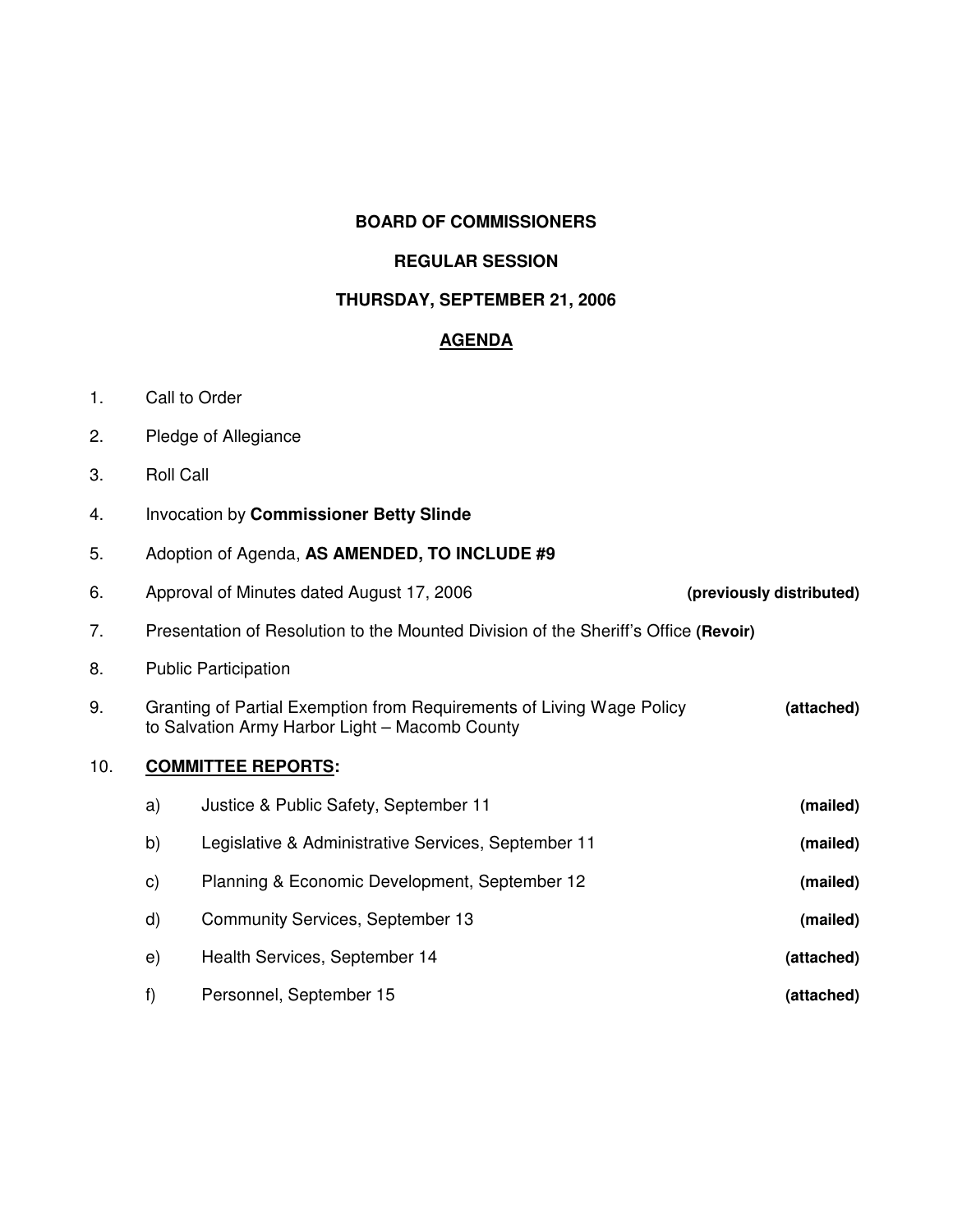| Budget, September 20 | (attached) |
|----------------------|------------|

h) Finance, September 21 **(attached)**

#### 11. **RESOLUTIONS:**

- a) Commending Fifth/Third Bank for Their Charitable Donation to the Gilliam Family (offered by Brandenburg and Rengert; recommended by Community Services Committee on 9-13-06; awaiting background information)
- b) Commending Kimberly Shatney for Her Dedicated Service to Macomb **(mailed)** County and Its Citizens (offered by Doherty; recommended by Community Services Committee on 9-13-06)
- c) In Recognition of Service Performed by the Mounted Division of Sheriff's **(attached)** Office (offered by Revoir; recommended by Health Services Committee on 9-14-06)
- d) Honoring Dave Poterek Retirement from Sterling Heights Fire Dept. **(attached)** (offered by Rocca; recommended by Health Services Committee on 9-14-06)
- e) Honoring Tom Lindeman Retirement from Sterling Heights Fire **(attached)** Department (offered by Rocca; recommended by Health Services Committee on 9-14-06)
- f) Honoring Ken Hall Retirement from Sterling Heights Fire Department **(attached)** (offered by Rocca; recommended by Health Services Committee on 9-14-06)
- g) Honoring William Riddock Retirement from Sterling Heights Fire **(attached)** Department (offered by Rocca; recommended by Health Services Committee on 9-14-06)
- h) Commending Christine Bonkowski Recipient of 2006 Alexander **(attached)** Macomb Citizens of the Year Award (offered by White; recommended by Finance Committee on 9-21-06)
- i) Commending Frank Beckmann Recipient of 2006 Alexander Macomb **(attached)** Citizens of the Year Award (offered by White; recommended by Finance Committee on 9-21-06)
- j) Commending the Stolaruk Family Recipient of 2006 Donna Greco **(attached)** Issa Family of the Year Award (offered by White; recommended by Finance Committee on 9-21-06)
- k) Commemorating the Opening of Beaumont Medical Center in Macomb Township (offered by Rengert and Brandenburg; recommended by Finance Committee on 9-21-06; awaiting background information)